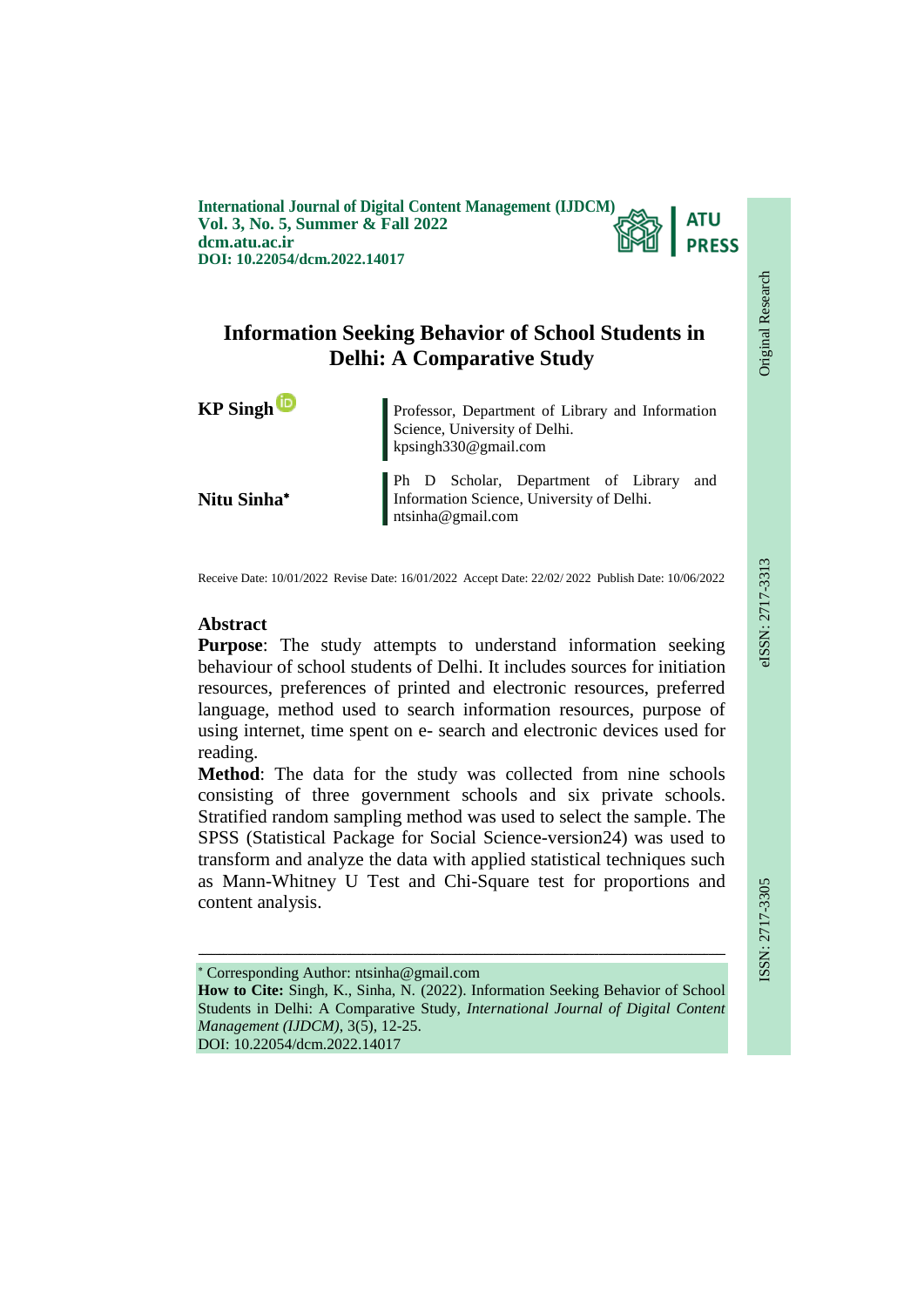**Findings**: Result of the analysis revealed that printed information material is more preferred than electronic information material for both government and private school students. The students use electronic information resources more for recreational purposes than for academic ones, however significant difference in use of E resources was observed between government and private school students. Government school students as well as private school students were found to prefer and use mobile phones for searching information over other electronic gadgets such as laptops, tablets, etc. however use of Laptops, Kindle and Tablets was found to be significantly higher among private school students than government school students.

**Conclusion**: Government school students preferred Hindi as language for information resources whereas Private school students preferred English information sources. It was found from the study that the information seeking behavior of Government and Private school students varied significantly.

**Keywords:** Information Seeking Behavior, Information Seeking, Electronic resources, Government schools, Private schools, School students.

## **Introduction**

The search for information forms a vital part of numerous human exercises, ranging from decision making and critical thinking to the allocation of resources and system administration. Although a wide range of information search models have been proposed, it is widely assumed that the information search engine is a person<sup>1</sup>. The process of information seeking is instinctive for Humans, they undergo the process of information seeking in order to be able to change their state of knowledge.<sup>2</sup> There are different categories of schools in India and these can be arranged in general on the basis of administrative bodies, i.e., government (state and central), quasi government ( for example military schools), model schools (Jawahar Navodaya Vidyalaya's (JNVs)), and private schools. Under different commissions, they develop their curriculum and conduct state and central level exams. For example, "CBSE, ICSE" and "State education/examination boards". In Delhi, Secondary  $(9<sup>th</sup>$  and  $10<sup>th</sup>$ ) and higher secondary (11th and  $12<sup>th</sup>$ ) education are administered primarily by the Directorate of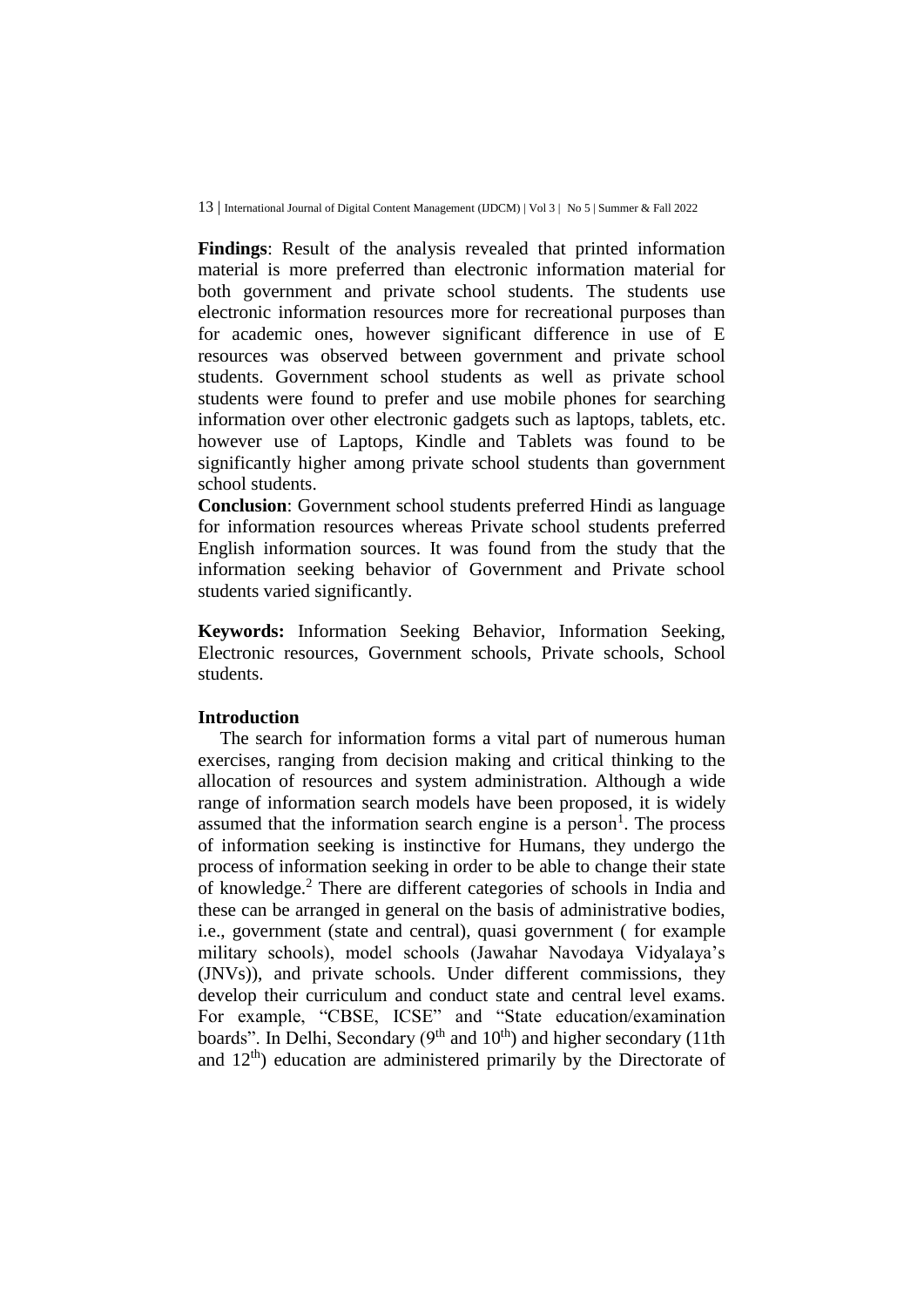Education, Government of the National Capital Territory (NCT) of Delhi. The broad category of schools can be divided based on the type of management namely Government schools (fully funded by Central/ State Government), Government Aided Private School (partially funded by Government), and Private Schools including Public, Private and Convent Schools. In today's era of information technology, electronic information resources and web-based information form an integral part of education and method of acquiring knowledge from very beginning of school level education.

It is therefore very important to understand the Information Seeking Behaviour of the school students in the changing modern times. Thus, through this an attempt has been made to analyse and interpret the information seeking behaviour of school students studying in Government and Private Schools of Delhi in Class 09<sup>th</sup> to 12<sup>th</sup> Standard.

## **Literature Review**

The Literature Review is done to learn about what literature is available or what work has been done on the particular area of concern. The idea of the literature review is to develop a good working knowledge of the research in a particular area of study. Valentine and Bernhisel<sup>3</sup> in their article found that today's teens grow up using digital media during their whole lives, and probably developing different ways of learning. Studies do suggest that teens are much more interactive, absorb information from many sources simultaneously (Instant Messaging, games, blogs, etc.), and are more involved in content creation than older generations. Shenton and Dixon<sup>4</sup> in their study explored for young people's information-seeking behaviour and how it develops during childhood. Young children learn much through practical experience and conversation with adults but, in the later stages of this school phase, books and internet are of increasing importance. In the middle school, the internet is used more frequently, books from departmental libraries and textbooks provided by teachers play key roles in satisfying the academic information needs of high schoolers. It is in this phase that use of the internet is the greatest, although many teenagers are highly critical of it. Kakai etal. <sup>5</sup>observed that, often students' information seeking behaviour involves active or purposeful information as a result of the need to complete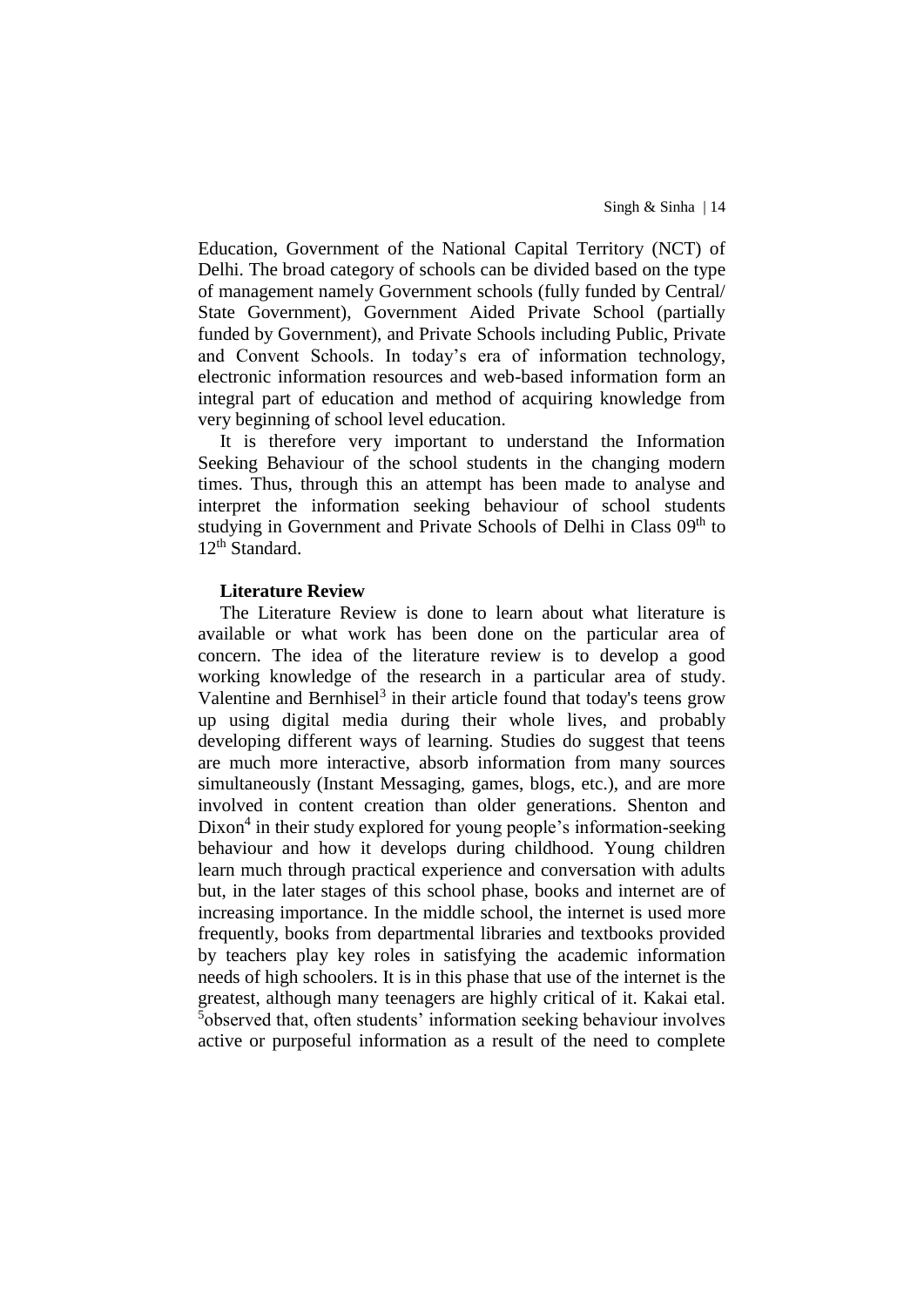course assignment, prepare for class discussions seminars, workshops, conferences, or write final year research papers.

According to Wilson<sup>6</sup> Information-Seeking Behavior includes "those activities a person may engage in when identifying their own needs for information, searching for such information in any way, and using or transferring that information." Snowball<sup>7</sup> discussed the problems children face at public libraries as there is nobody to guide them and the parents have to struggle with situations of the presence of unattended children in the library and need to provide adequate childcare arrangements. This article presents some typical library responses to the presence of unattended children and identifies elements that are shared by the most successful programs. Many libraries have found that offering programs for children is an excellent way to strengthen the relationship between the library and its community.

The scope of study is limited to information seeking behavior of school students studying in class  $9<sup>th</sup>$  to  $12<sup>th</sup>$  of selected Government and Private schools of Delhi. The stratified random sampling technique was used for selection of user for collecting data from nine schools categorized as Government and Private schools in Delhi. The study addressed the following specific research objectives:

- To compare the information seeking behaviour of Government and Private School students.
- $\cdot \cdot$  To compare the impact of electronic resources on information seeking behaviour of Government and Private School Students.

## **Methodology**

A list of all Secondary and Senior Secondary schools in Delhi was compiled from the data available on website of Directorate of Education (Government of Delhi). Out of these schools a further list was compiled based on school management type, namely Government schools, Private schools (including Convent schools and other minority institutions) and Government aided Private schools. The data for which was collected from the following nine (9) schools including three (3) Government schools and six (6) Private schools. The sampling method in the sample selection were closed with the help of the stratified random sampling method. The IBM 24.0 Statistical Package for Social Sciences (SPSS) was used to transform and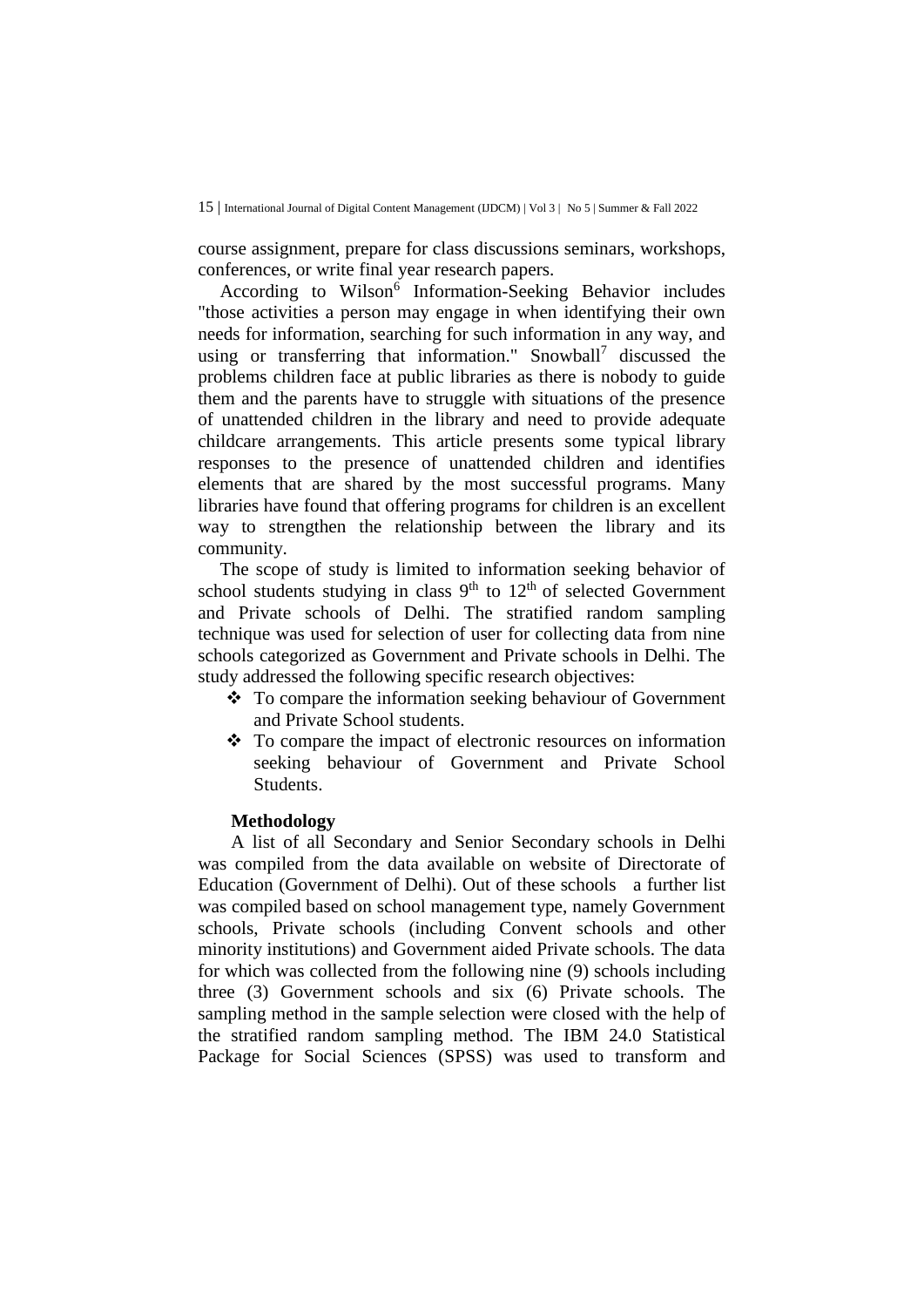analyse the data with applied statistical techniques such as Mann-Whitney U Test and Chi-Square test for proportions and content analysis. In the present study, the user population was divided into two separate layers, i.e., Government school students and Private school students. Each layer was then sampled as an independent subpopulation, in which individual users were randomly selected and were made substantially available in schools during the survey period. The survey questionnaires were distributed among 920 students, out of which 405 (135 from Government Schools and 270 from Private Schools) fully answered questionnaires were received and thus analyzed for the study. For citing the test and rendering the references in the current study 'American Psychological Association; (APA) 6th edition style for bibliographical references has been used.

#### **Research Findings**

In the present study comparison of information seeking behaviour of Government and Private school students of Delhi in the era of information technology and, availability and use of the electronic resources have been analysed with help of SPSS (Statistical Package for Social Sciences). It can be inferred from the study that Information seeking behaviour of students varies between private and Government school students, however the printed information resources are still the most preferred mode of seeking information.

| <b>Sources Used for</b><br><b>Information Search</b> | Government<br>School<br><b>Students</b><br>$(n=135)$ |      |     | <b>Private School</b><br><b>Students</b><br>$(n=270)$ | <b>Total</b><br>$(n=405)$ |      |  |
|------------------------------------------------------|------------------------------------------------------|------|-----|-------------------------------------------------------|---------------------------|------|--|
|                                                      |                                                      | $\%$ | f   | %                                                     | f                         | $\%$ |  |
| Teachers                                             | 45                                                   | 33.3 | 215 | 79.6                                                  | 260                       | 64.2 |  |
| Librarians                                           | 38                                                   | 28.1 | 204 | 75.5                                                  | 242                       | 59.8 |  |
| Family                                               | 30                                                   | 22.2 | 187 | 69.3                                                  | 217                       | 53.6 |  |
| Friends/Classmates                                   | 58                                                   | 43   | 209 | 77.4                                                  | 267                       | 65.9 |  |
| Library Tools                                        | 10                                                   | 7.4  | 198 | 73.3                                                  | 208                       | 51.4 |  |
| Others                                               | 5                                                    | 3.7  | 48  | 17.8                                                  | 53                        | 13.1 |  |

#### **Table 1- Sources of Initiation for Seeking Information Search**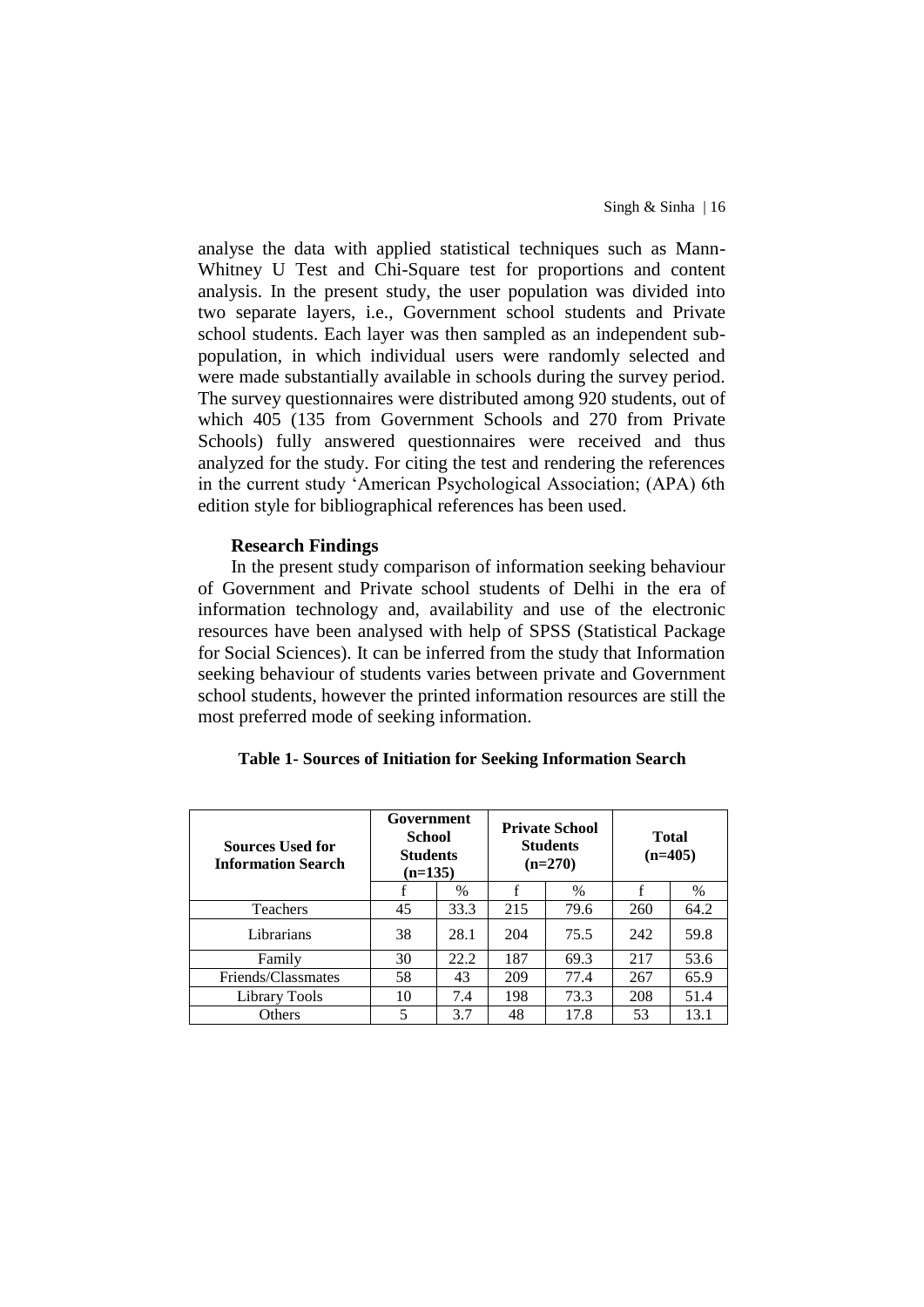It can be seen in the table 1 that government school students seek help from friends/classmates 58 (43%) followed by teachers 45 (33.3%), librarian 38 (28.1%) and family 30 (22.2%) for information search. The scenario is different with private school students, 215 (79.6%) seek help from teacher followed by friends/classmates 209 (77.4%) and librarian 204 (75.5%) for information search. Table 2 depicts the information preference of students through Printed and Electronic mode.

| <b>Information Sources</b>                         | Government<br><b>School Students</b><br>$(n=135)$ |       |             | <b>Private School</b><br><b>Students</b><br>$(n=270)$ | <b>Total</b><br>$(n=405)$ |          |
|----------------------------------------------------|---------------------------------------------------|-------|-------------|-------------------------------------------------------|---------------------------|----------|
|                                                    | $\mathbf f$                                       | %     | $\mathbf f$ | $\%$                                                  | f                         | %        |
| <b>Exclusively Printed</b>                         | 71                                                | 52.59 | 140         | 51.9                                                  | 211                       | 52       |
| Electronic and printed but mainly<br>Printed       | 33                                                | 24.44 | 60          | 22.2                                                  | 93                        | 23       |
| Both Electronic and printed in<br>equal proportion | 12                                                | 8.88  | 45          | 16.7                                                  | 57                        | 14       |
| <b>Exclusively Electronic</b>                      | 8                                                 | 5.92  | 25          | 9.3                                                   | 33                        | 8.14     |
| <b>Others</b>                                      | 0                                                 |       | 0           | 0                                                     | 0                         | $\theta$ |

**Table 2- Preference for Printed V/s Electronic Resources for Information Search**

It can be seen from the Table 2 that printed information source is the most preferred information resource of both Government and Private school students. 71 (52.59%) of the government school students are using only printed sources of information followed by 33 (24.44%) of students using both printed and electronic but mainly printed sources 12 (8.88%) of them are using both electronic and printed and 8 (5.92%) are using only electronic resources. 140 (51.9%) of private school students are using the only printed sources of information followed by exclusively electronic sources 25 (9.3%), 45 (16.7%) private school students using both electronic and printed resources in equal proportion. Out of total number of students mostly 211(52%) use exclusively printed resources and least 33 (8.14%) use both electronic and printed resources in equal proportion**.**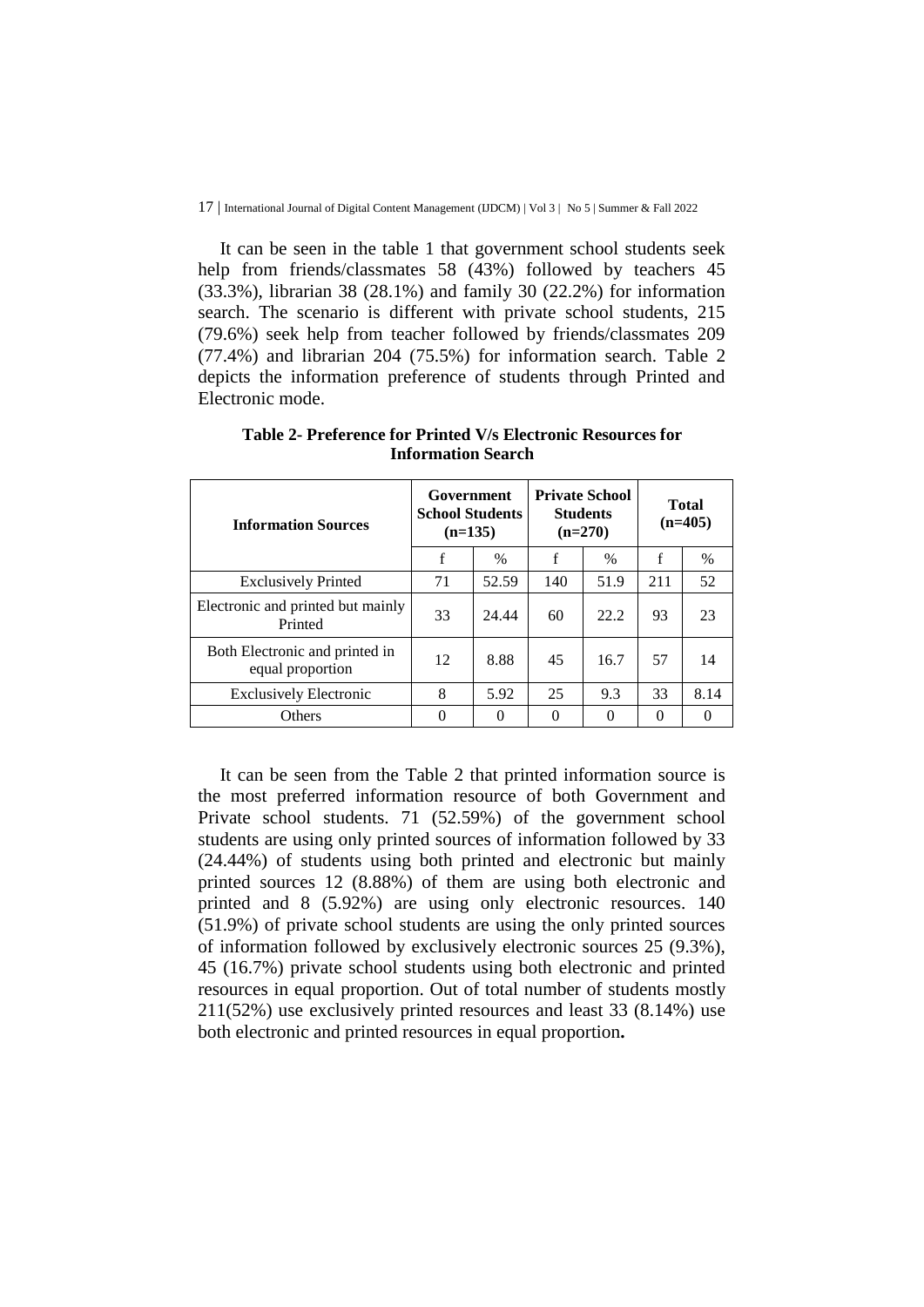Table 3 an attempt has been made to understand the preference of language while seeking the needed information.

|                                         | English |      |     | Hindi | Any other |      |
|-----------------------------------------|---------|------|-----|-------|-----------|------|
| Type of School                          |         | $\%$ |     | $\%$  |           | $\%$ |
| Government School<br>Students $(n=135)$ | 65      | 48.1 | 70  | 51.85 | 0         |      |
| Private School<br>Students $(n=270)$    | 223     | 82.5 | 47  | 17.40 | 0         |      |
| Total $(n=405)$                         | 288     | 71.1 | 117 | 28.88 | 0         |      |

**Table 3- Preferred Language for Seeking Information**

In the present study an attempt has been made to understand the preference of language while seeking the needed information. Table.3 reveals that 288 (71.1%) of the school students prefer to search information in English language and 117 (28.88%) of the students prefer Hindi language. 65 (48.1%) of the government school students prefer to search in English language and rest 70 (51.85%) of the students prefer Hindi language. 223 (82.55%) of the private school students prefer English language whereas 47 (17.4%) of the students prefer Hindi language. Thus, the language preference varies significantly based on type of school.

Table 4 analyses the various methods of searching information resources used by the Government and Private school students for their academic purposes.

| <b>Methods used to Search</b><br><b>Information Resources</b> | Government<br>School<br><b>Students</b><br>$(n=135)$ |      | <b>Private School</b><br><b>Students</b><br>$(n=270)$ |      | <b>Total</b><br>$(n=405)$ |      |
|---------------------------------------------------------------|------------------------------------------------------|------|-------------------------------------------------------|------|---------------------------|------|
|                                                               |                                                      | $\%$ |                                                       | $\%$ |                           | $\%$ |
| Card Catalogue                                                | 15                                                   |      | 34                                                    | 12.6 | 49                        | 12.1 |
| <b>OPAC</b>                                                   | 25                                                   | 18.5 | 58                                                    | 21.5 | 83                        | 25.1 |
| Searching Books on Shelves                                    | 108                                                  | 80   | 267                                                   | 98.9 | 375                       | 92.6 |

**Table 4- Methods Used to Search Information Resources**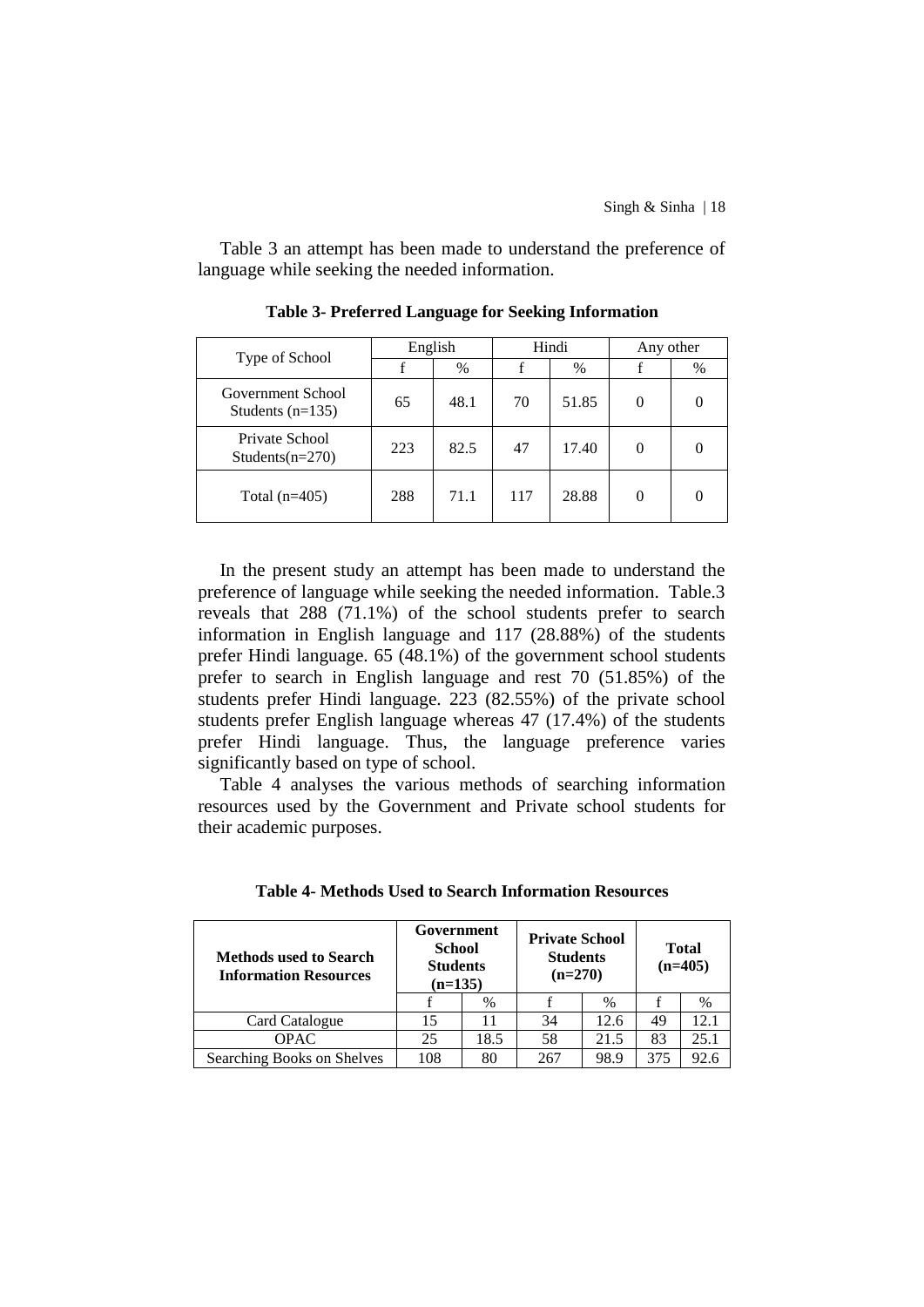| Through Specific URL                         | 34  | 25.2 | 117 | 43.3 |     | 37.3 |
|----------------------------------------------|-----|------|-----|------|-----|------|
| Through Search Engines like<br>Google, Yahoo | 105 | 77.8 | 257 | 95.2 | 362 | 89.4 |
| Through subject<br>gateways/portal           | 13  | 9.6  | 76  | 28.1 | 89  | 22   |
| Others                                       |     |      |     | 1.4  | 14  |      |

19 | International Journal of Digital Content Management (IJDCM) | Vol 3 | No 5 | Summer & Fall 2022

Table 4 analyses the various methods adopted by the students while searching for the information, from table 4 below we can observe that most of the Government school students 108 (80%) search the books on the shelves for information resource followed by search engines like google 105 (77.8%) only 13 (9.6%) of students search information resources through subject gateways /portal. Private School students usually search books on shelves 267 (98.9%) and only 34(12.6%) search information resource through card catalogues.375 (92.6%) student out of all school students search books on the shelves for students and only 49 (12.1%) use card catalogue for the search.

Table 5 analyses the purpose of using Internet for information search to update knowledge, to do project work/assignment, to supplement class notes, recreation, current affairs.

| Table 5- Purpose of Using Internet for Information Search |  |  |  |  |  |  |  |  |  |  |  |  |  |  |
|-----------------------------------------------------------|--|--|--|--|--|--|--|--|--|--|--|--|--|--|
|-----------------------------------------------------------|--|--|--|--|--|--|--|--|--|--|--|--|--|--|

| <b>Purpose of using Internet</b>                                  |    | Government<br>School<br><b>Students</b><br>$(n=135)$ | <b>Private</b><br><b>School</b><br><b>Students</b><br>$(n=270)$ |      | <b>Total</b><br>$(n=405)$ |      |  |
|-------------------------------------------------------------------|----|------------------------------------------------------|-----------------------------------------------------------------|------|---------------------------|------|--|
|                                                                   | f  | $\%$                                                 | f                                                               | $\%$ | f                         | %    |  |
| To update knowledge                                               | 72 | 53.3                                                 | 167                                                             | 61.9 | 239                       | 88.5 |  |
| To do project work/<br>Assignments                                | 86 | 63.7                                                 | 205                                                             | 75.9 | 291                       | 7.9  |  |
| To supplement class notes                                         | 47 | 34.8                                                 | 108                                                             | 40   | 152                       | 37.5 |  |
| To Prepare for the talent<br>Examination (Like: NTSE,<br>INO etc) | 83 | 61.5                                                 | 186                                                             | 68.9 | 269                       | 66.4 |  |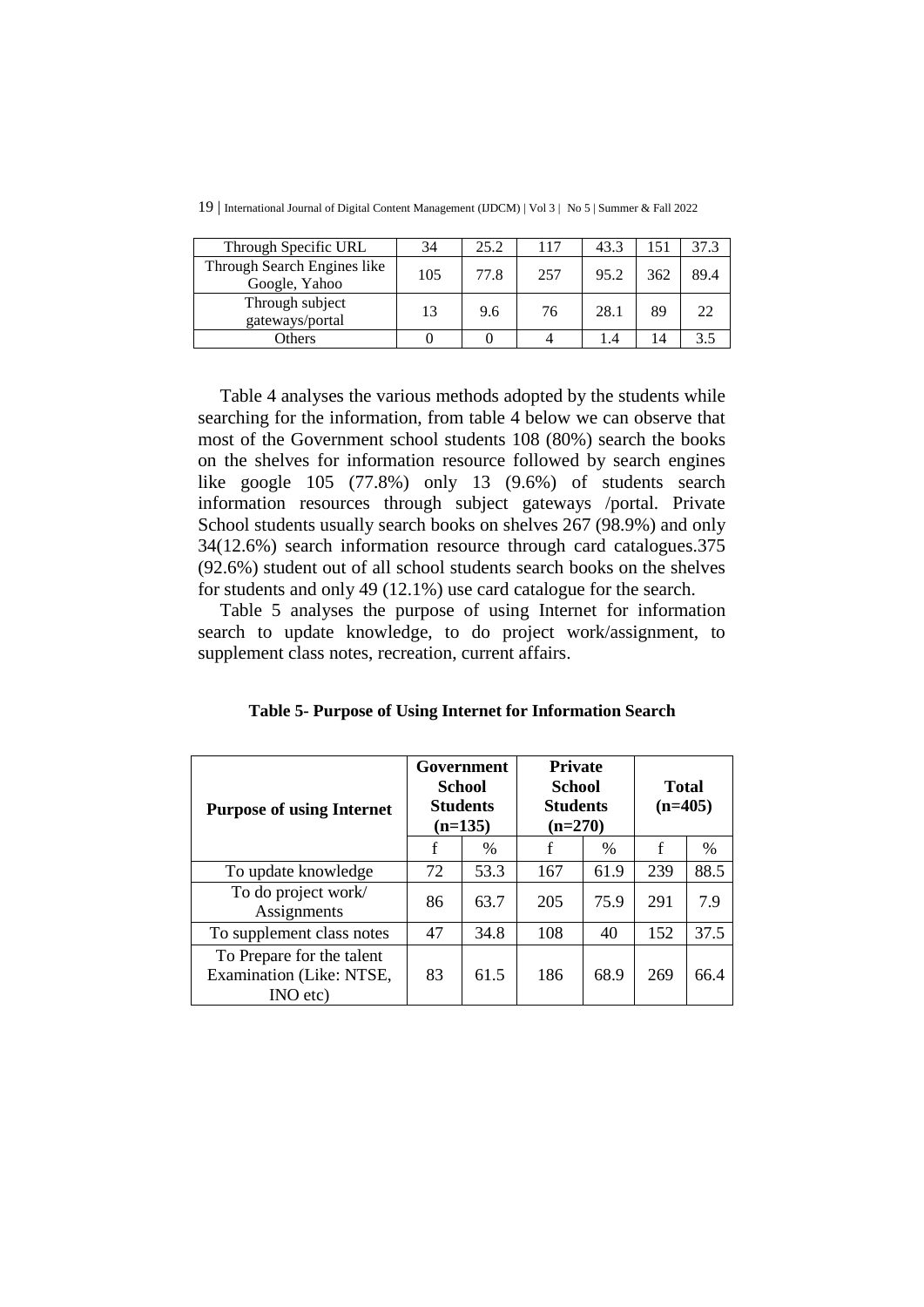Singh & Sinha | 20

| To answer specific<br>questions from question<br>bank. | 74  | 54.8 | 173 | 64   | 247 |      |
|--------------------------------------------------------|-----|------|-----|------|-----|------|
| Recreation                                             | 108 | 80   | 262 | 97   | 370 | 91.4 |
| News/Current Affairs                                   | 76  | 56.3 | 223 | 82.6 | 299 | 73.8 |
| <b>Others</b>                                          | 23  |      | 43  | 5.9  | 66  | 6.3  |

The various purposes of using internet for information search can be observed from Table 5. It has been observed that government school student is using internet mostly for recreation 108 (80%) followed by project work 86 (63.7%) and talent examination83 (61.5%). Similar distribution can be observed for the private school students wherein 262 (97%) students are using internet for recreation purpose followed by project work 205 (75.9%) and talent exams 186 (68.9%).

Table 6 shows how much time the government and public-school students spend on E-search for Information on daily basis.

| Time spent on<br>E-Search of<br><b>Information</b> |    | Government<br><b>School Students</b><br>$(n=135)$ |     | <b>Private School</b><br><b>Students</b><br>$(n=270)$ | <b>Total</b><br>$(n=405)$ |       |  |
|----------------------------------------------------|----|---------------------------------------------------|-----|-------------------------------------------------------|---------------------------|-------|--|
|                                                    |    | $\%$                                              |     | %                                                     |                           | $\%$  |  |
| Half an hour                                       | 20 | 14.81                                             | 12  | 4.44                                                  | 32                        | 7.9   |  |
| One hour                                           | 33 | 24.44                                             | 45  | 16.66                                                 | 78                        | 19.25 |  |
| <b>Two Hours</b>                                   | 29 | 21.48                                             | 104 | 38.51                                                 | 133                       | 32.83 |  |
| More than two hours                                | 53 | 39.25                                             | 109 | 40.37                                                 | 163                       | 40.24 |  |

**Table 6- Time Spent on E- Search of Information on Daily Basis**

It can be observed from table 6 that 53 (39.25%) of the Government school students spends more than two hours on internet/E-search followed by 33 (24.44%) of students spending one hour on internet/ E search 29(21.48%) students spend two hours and 20 (14.81%) of the students spend half an hour on internet/ e-search of information. 109 (40.37%) of the private school students spends more than 2 hours followed by104 (38.51%) of students spending two hours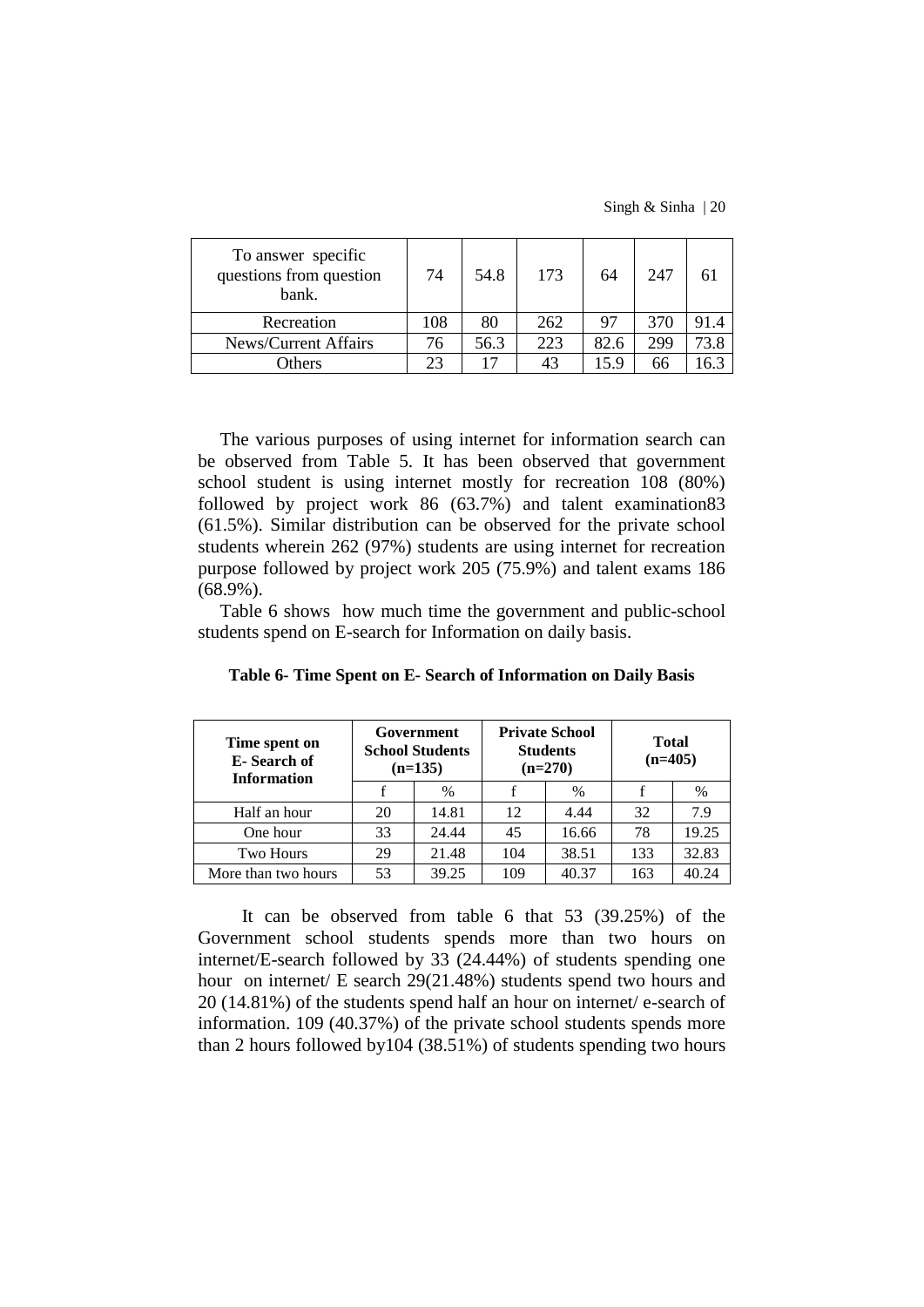45(16.66%) of students spend one hour and 12 (4.44%) of students spend only half an hour on internet/ E search of Information.163 (40.24%) students of both school types spend more than two hours on internet/E-search and only 32 (7.9%) spends half an hour.

From the study we observe that students are using internet and carrying out E-searches for their information needs, therefore it would be interesting to understand the type of electronic devices used by the students for E-search. Table 7 analyses the various electronic devices used for reading by Government and Public-school students that include desktops, tablets, mobiles and laptops.

| <b>Electronic Device</b><br><b>Used for Reading</b> |    | Government<br>School<br><b>Students</b><br>$(n=135)$ |     | <b>Private School</b><br><b>Students</b><br>$(n=270)$ | <b>Total</b><br>$(n=405)$ |      |  |
|-----------------------------------------------------|----|------------------------------------------------------|-----|-------------------------------------------------------|---------------------------|------|--|
|                                                     |    | $\%$                                                 |     | $\frac{0}{0}$                                         | f                         | $\%$ |  |
| Desktop                                             | 44 | 32.5                                                 | 130 | 48.1                                                  | 174                       | 43   |  |
| Tablet                                              | 12 | 8.9                                                  | 148 | 54.8                                                  | 160                       | 39.5 |  |
| Mobile                                              | 95 | 70.4                                                 | 258 | 95.6                                                  | 353                       | 87.2 |  |
| Laptop                                              | 56 | 41.5                                                 | 253 | 93.7                                                  | 309                       | 76.3 |  |
| Kindle                                              | 10 | 7.4                                                  | 158 | 56.3                                                  | 168                       | 41.5 |  |
| Others                                              |    | $\Omega$                                             |     |                                                       | 0                         |      |  |

**Table 7- Electronic Devices used for Reading by School Students**

Table 7 depicts the various devices used by the students to carry out electronic search. It can be seen that 95 (70.4%) of the government school students use mobiles followed by laptop 56 (41.5%), desktop 44 (32.5%), tablet 12 (8.9%) and kindle 10 (7.4%). Whereas 258 (95.6%) of the private school students prefer mobiles followed by laptop 253 (93.7%), kindle 158 (56.3%), tablet 148 (54.8%) and desktop 130 (48.1%).

There are some more major findings in this research as following:

 It was found that Government schools and Private schools mostly preferred exclusively printed resources, however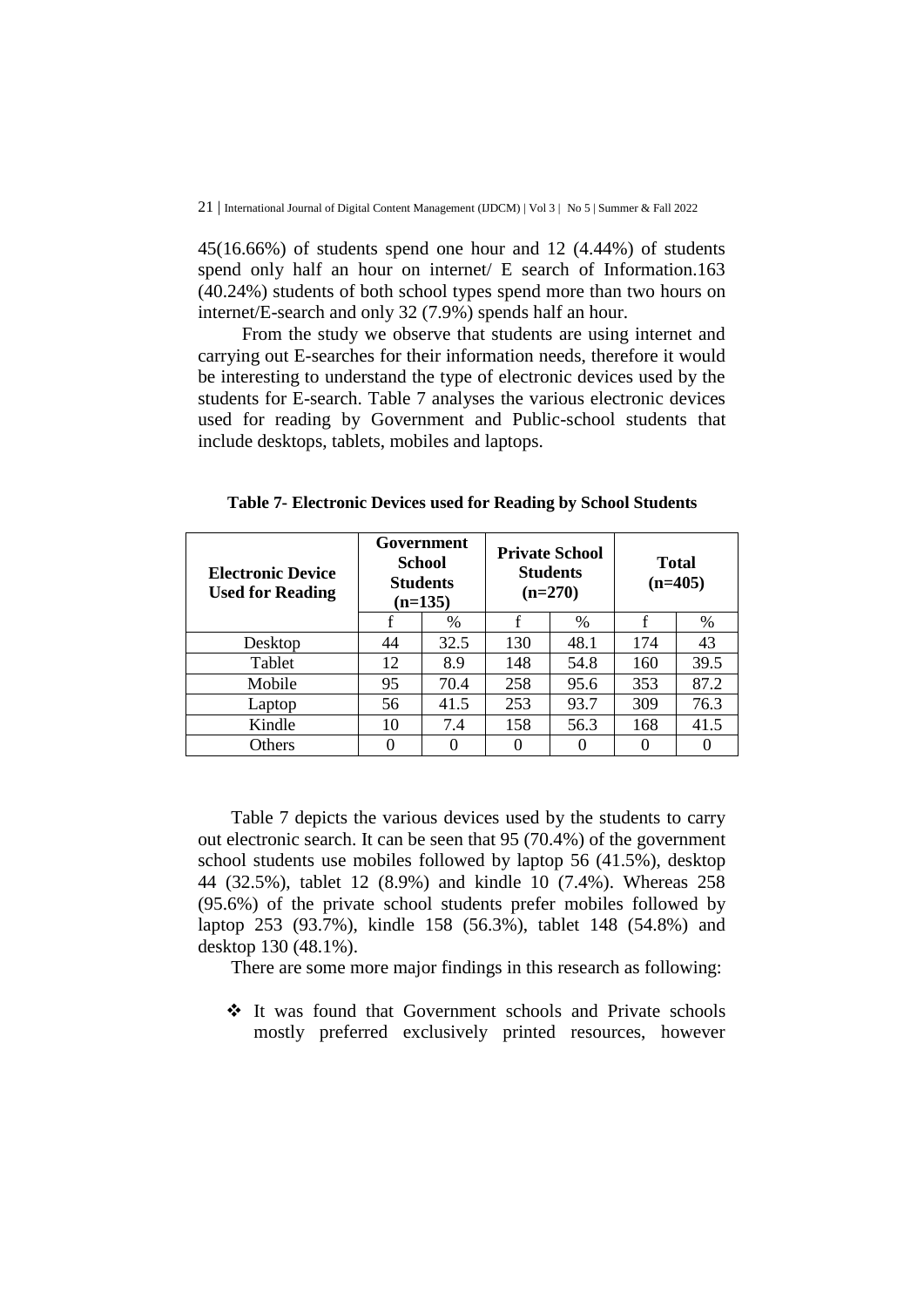Government school students were found to be using fewer electronic resources than Private school students.

- It was found that Government school students preferred information available in Hindi language, whereas the Private school students preferred information in English language.
- t was found that most of the Government school students search the books on the shelves for information followed by search engines like google and only 13 (9.6%) student searches information resourcees through subject gateways /portal. Private School students usually search books on shelves followed by internet search engines and only 34 (12.6%) search information resources through card catalogues.
- $\div$  It was found that Government school students were using internet mostly for recreation followed by project work and talent examination. Similar use of Internet was found for the Private school students, wherein most of the students are using internet for recreation purpose, followed by project work and talent exams.
- $\triangleleft$  Today Internet is both bane and boon, it depends on how it is being used, it was found in the study that considerable time is spent by school students on E-Search of information on daily basis .A Significant difference was found in duration of using internet between government school and private school students.
- $\hat{\mathbf{v}}$  The study also indicates that there is a significant difference between Government and Private school students with regard to use of devices for electronic search of information, Government school students mostly relied on mobiles for information search, whereas Private school students were found using laptops, tablets and kindles to a large extent.

## **Tenability of Hypothesis.**

The tenability of the hypothesis postulated for the study was tested based on the findings of the study.

**Table 2** can be used to test and compare the preference of government school and private school students for printed resources vis a vis electronic resource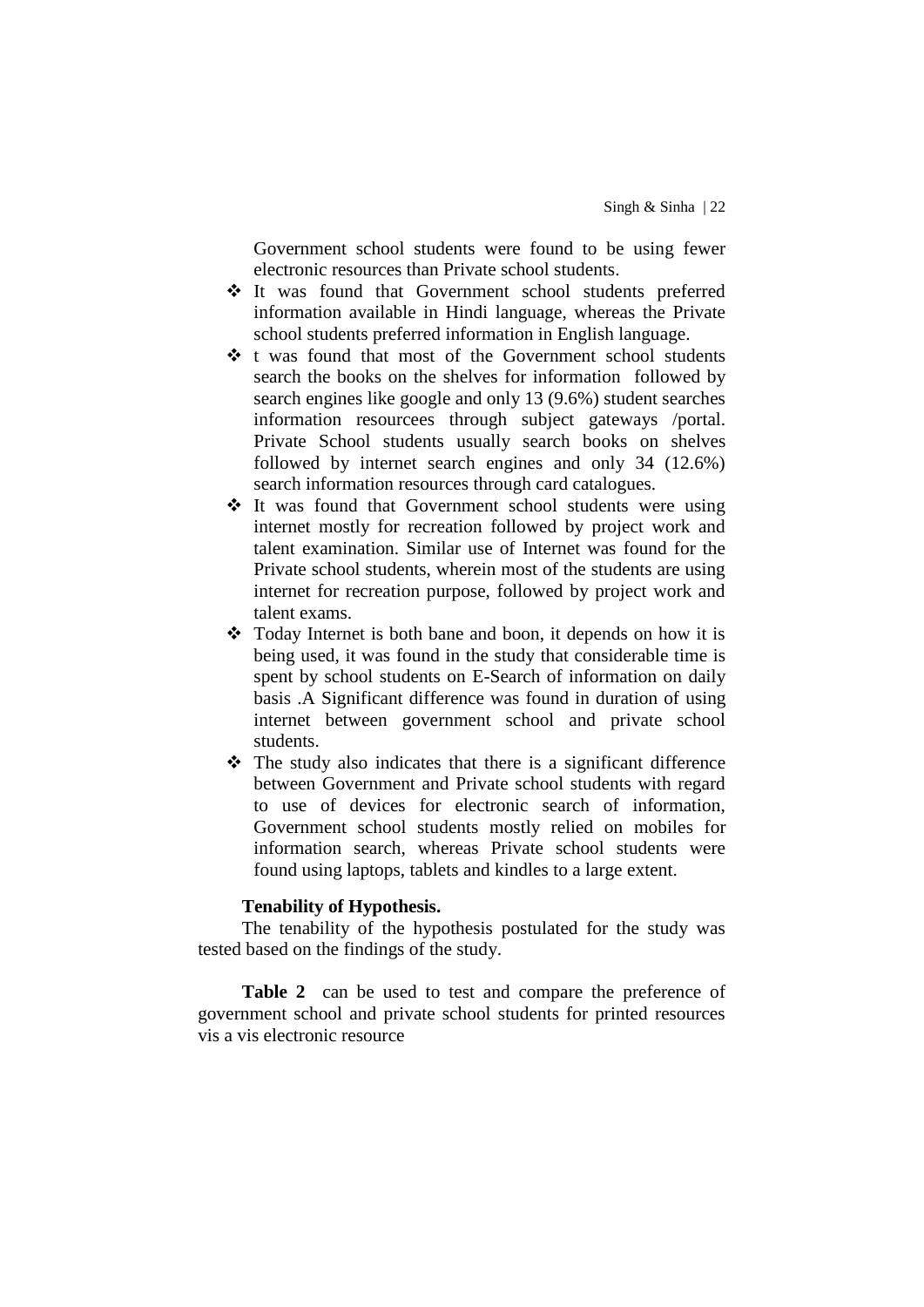As shown in table 8, Pearson Chi-sq test of association was used to test the association between the type of information source preferred by the Government and Private school students. The table given below shows the results of the Pearosn's Chi-sq test and gives the test statistic value as 25.32 with 3 degrees of freedom and p-value of less than 0.001. This means that there is a significance between the type of information source preferred by the Government and Private school students.

**Table 8- Chi-sq test of association between the type of information source preferred by the Government and Private school students**

|    | 25.3246 |
|----|---------|
| Dτ |         |
| Pr | < 0.001 |

**Table 3** can be used to check the association between the language preference of Government and Private school students for seeking information.

As shown in table 9, Pearson Chi-sq test of association can be used to test the association between the language preferred by the government and private school students for information search. The table below shows the results of the Pearson's Chi-sq test and gives the test statistic value as 51.942 with 1 degree of freedom and p-value of less than 0.001. Thus, it means that the null hypothesis is rejected, and it can be concluded that there is a significant difference between the language preferences of Government and Private school students.

**Table 9- Chi-sq test of association between the language preferred by the government and private school students for information search**

|    | 51.942  |
|----|---------|
| Df |         |
| Pr | $0.001$ |

**Table 4** can be used to test the difference in information seeking behaviour of government and private school students in today's era of E-resources.

As shown in table 10, Proportion test was used to test the above stated hypothesis of the difference in the use of e-resources by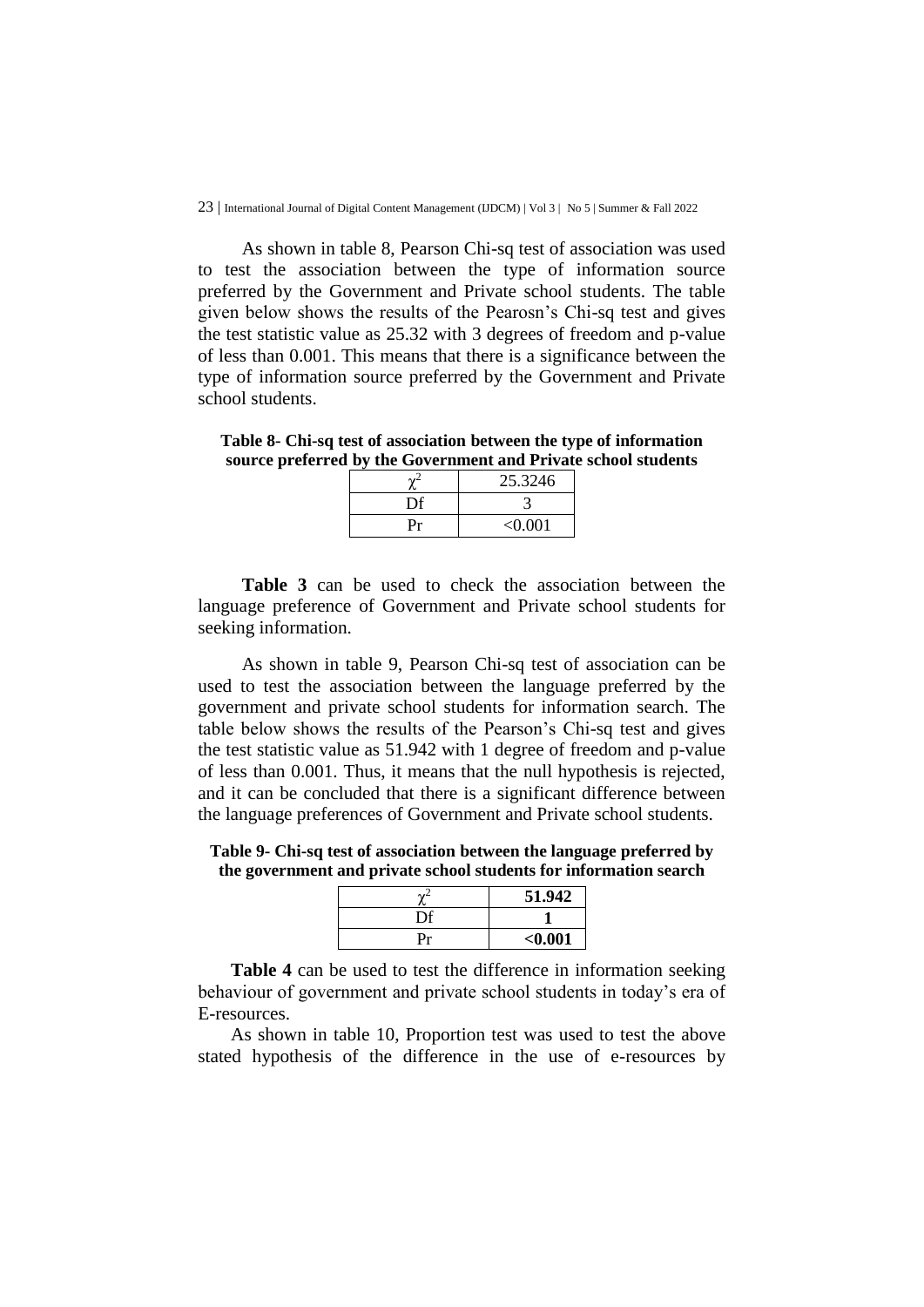government and private school students The results of the proportion test can be seen in the table below which gives the z score of -5.45 and p-value of less than 0. 001.This means that there is a significant difference in the use of e-resources between the Government school students and Private school students.

|  |  | <b>Table 10- Proportion test</b> |  |
|--|--|----------------------------------|--|
|--|--|----------------------------------|--|

|               | $-5.45$ |
|---------------|---------|
| Pr( Z  >  z ) | < 0.001 |

### **Conclusion**

In the present study a comparison of information seeking behaviour of Government and Private school students of Delhi in the era of information technology was made. It was found in the study that printed information material is more preferred than electronic information material for both Government and Private school students. The students use electronic information resources more for recreational purposes than for academic ones, however significant difference in use of E resources was observed between Government and Private school students. Government school students as well as Private school students were found to prefer and use cell phone for searching information over other electronic gadgets such as laptops, tablets, etc. however use of Laptops, Kindle and Tablets was found to be significantly higher among Private school students than Government school students. Government school students preferred Hindi as language for information resources whereas Private school students preferred English information sources. Thus, it can be concluded from the study that that there is a remarkable difference in information seeking behavior of Government and Private school students.

#### **Reference**

Andrew, S., & Dixon, P. (2004). The development of young people's information-seeking behaviour. *Library and Information Research*, *28*(90), 31-39.

doi: <https://doi.org/10.29173/lirg168>

Brown, C. (2010). National study of information seeking behavior of Academic researchers in United states. *Journals of the*